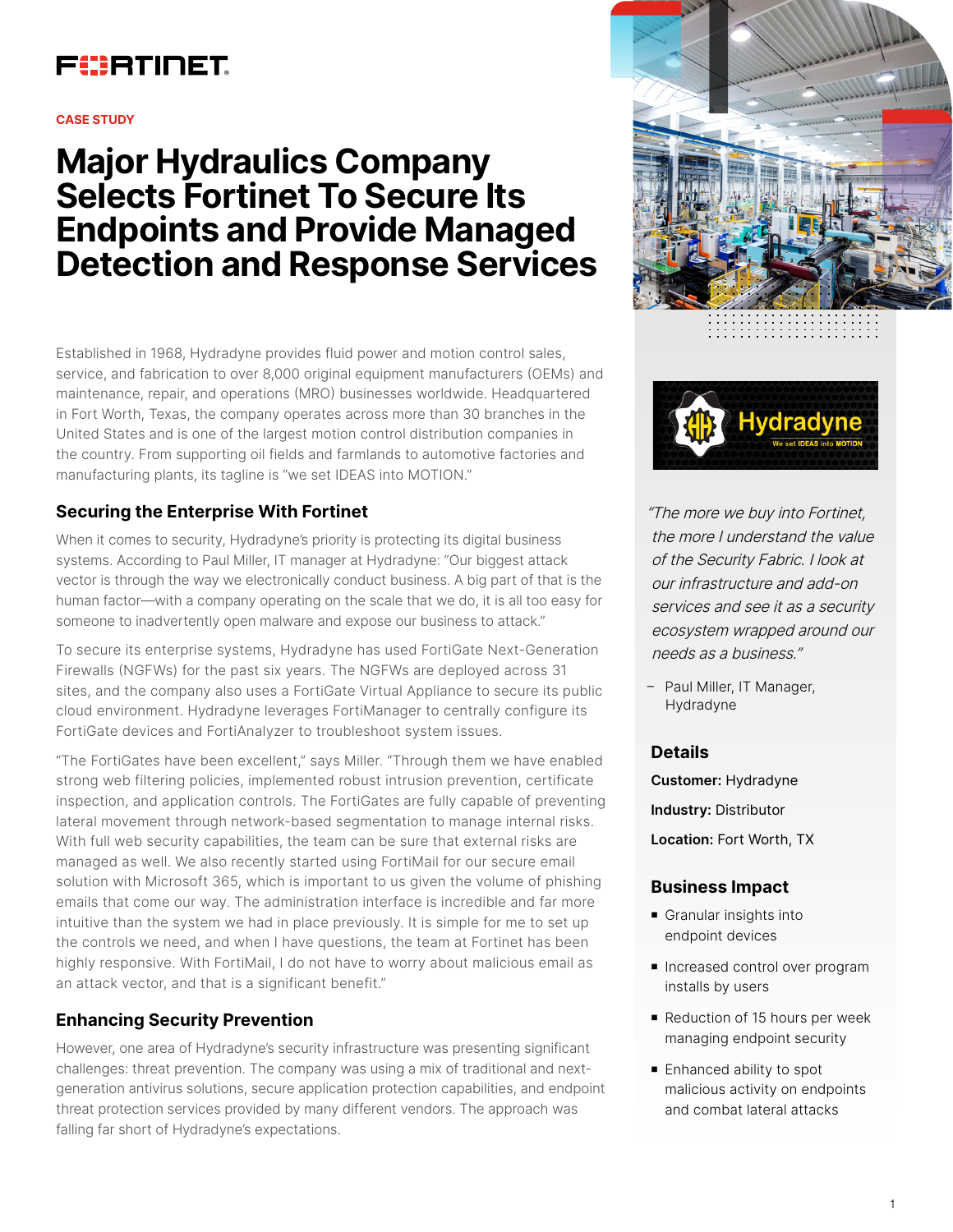"With our previous antivirus and application protection vendors, we were given no insight into what was being blocked, so it was unclear if its systems were blocking a valid attack or infection. What is more, the systems did not allow for lateral movement detection, which is a significant capability gap.

"Meanwhile, our endpoint threat detection was expensive for the number of devices being covered, and there was a suspiciously low volume of activity picked up by the system—this was confirmed by the fact that activity was picked up on our antivirus that was completely missed by the threat detection system. This was happening in the opposite direction too, with the threat detection system picking up things that were being missed by the antivirus. It was clear we needed to move on."

#### **Advanced Endpoint Detection and Response**

Based on Hydradyne's solid experiences with other Fortinet solutions, and following a review of alternatives on the market, the company selected the FortiEDR solution for its endpoint detection and response (EDR) requirements. FortiEDR is a nextgeneration system that delivers real-time visibility, analysis, protection, and remediation for endpoints. Leveraging automation capabilities, FortiEDR reduces the attack surface for companies, preventing malware infection and detecting and defusing potential threats in real time. FortiEDR was deployed in conjunction with FortiClient, endpoint software that communicates with an organization's Fortinet systems to provide information, visibility, and control to that device. Hydradyne uses FortiClient to ensure patch management across the devices protected by its 500 FortiEDR licenses. An additional capability of FortiClient is that it includes a built-in client enabling secure remote access via virtual private network (VPN) or Zero Trust Network Access (ZTNA) for employees.

# **Solutions**

- **FortiMDR**
- **FortiClient**
- FortiGate Next-Generation Firewall
- FortiManager
- FortiAnalyzer
- **FortiMail**

"The big win for me has been the additional information provided to us around what users are doing with our endpoints. Having this insight allows me to manage our IT resources and adjust policies as needed."

– Paul Miller, IT Manager, Hydradyne

As a second stage of the deployment, Hydradyne activated Fortinet's managed detection and response (MDR) service. Through the service, Hydradyne benefits from the expertise of Fortinet's team to help it analyze data from its systems to identify and shut down threats before they become a problem.

#### **Greater Insight, More Control**

With Fortinet's solutions in place, Hydradyne was immediately able to improve the performance of its enterprise security infrastructure. As Miller explains, "The big win for me has been the additional information provided to us around what users are doing with our endpoints. Having this insight allows me to manage our IT resources and adjust policies as needed. Users must now communicate with us before they install new programs, and that is not a trivial thing when it comes to securing the business."

Fortinet's MDR services have also quickly proven their value to the company. "We are happy to partner with Fortinet because their team has trained eyes. They know more about what the FortiEDR solution does and leverages their experiences from their customer base. That gives us a knowledgeable resource to stop threats and actively analyze our detection data. We experienced a network security event, and it was this experience that pushed us to take up the MDR services. We certainly feel much more secure having Fortinet's team on our side."

The solution also saves time and resources for the company. With its legacy systems, Miller and his team spent up to 25 hours per week managing the antivirus system, creating exceptions, and reviewing the configuration. Even now, with the Fortinet systems still in rollout phase, Miller's team only spends 10 hours per week at most managing FortiEDR. This includes reviewing the exceptions created by Fortinet's MDR team and optimizing the performance of the system.